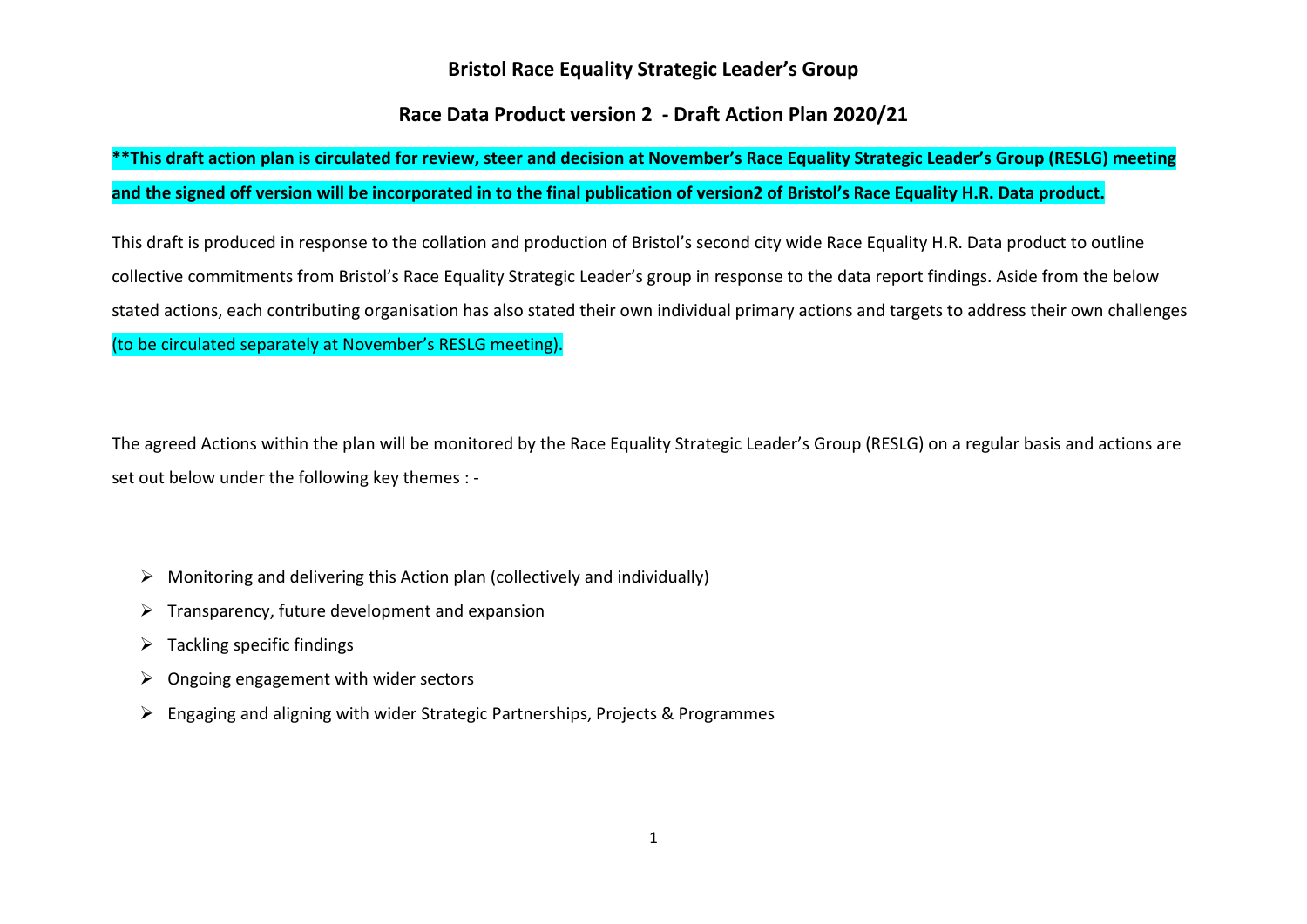# **Bristol Race Equality Strategic Leader's Group**

## **Race Data Product version 2 - Draft Action Plan 2020/21**

| Monitoring and delivering the Action Plan (collectively and individually)                                                                                                                |                                                      |                                               |                         |  |
|------------------------------------------------------------------------------------------------------------------------------------------------------------------------------------------|------------------------------------------------------|-----------------------------------------------|-------------------------|--|
| <b>ACTION</b>                                                                                                                                                                            | <b>LEAD</b>                                          | <b>TIMESCALE</b>                              | <b>PROGRESS UPDATES</b> |  |
| RESLG to monitor this action plan by receiving update reports<br>on a 6 monthly basis against the below stated actions.                                                                  | <b>RESLG Delivery Manager</b>                        | 6 monthly<br>reports                          |                         |  |
| Each Public Sector partner organisation to provide a 6 monthly<br>updates against their own individually stated actions / priorities<br>within the Bristol Race Data Product v2.         | <b>Each Public Sector RESLG</b><br>member            | -June 2020<br>-December '20<br>then 6 monthly |                         |  |
| Establishment of a H.R. Leaders group action plan to ensure the<br>delivery of priorities stated within this plan.                                                                       | H.R. Leaders Group                                   | Ongoing during<br>2020                        |                         |  |
| All RESLG partner agencies to ensure required H.R. Systems and<br>processes in place to produce full data sets required in v3.                                                           | <b>Each Public Sector RESLG</b><br>member            | Systems in place<br>by February '21           |                         |  |
| Transparency, future development, expansion.                                                                                                                                             |                                                      |                                               |                         |  |
| Promote data product widely to ensure transparency, challenge<br>and to identify joint working opportunities across sectors.                                                             | <b>RESLG Delivery Manager</b><br>/ Group members.    | Throughout<br>2020.                           |                         |  |
| Commit to researching and publishing version 3 -<br>bi-annually, scheduled for launch in October 2021                                                                                    | RESLG Group.                                         | For decision<br>November 2019                 |                         |  |
| Work to align version 3 with wider city data work including<br>projects being led by BSWN, BeOnBoard, CORE, Lammy group.                                                                 | <b>RESLG Delivery Manager</b><br>/ Group members     | Throughout<br>2020.                           |                         |  |
| <b>Tackling specific findings</b>                                                                                                                                                        |                                                      |                                               |                         |  |
| Increase the collective total % of BAME staff employed by all<br>Public Sector group members by date of production of version<br>3. Target an increase of greater than 1% total average. | <b>RESLG Group members /</b><br>H.R. Leader's group. | April 2021 (data<br>headcount date)           |                         |  |
| Each contributing agency will achieve an increase in the overall<br>% of BAME staff within their workforce between the                                                                   | Individual RESLG member<br>agencies /                | April 2021 (data<br>headcount date)           |                         |  |